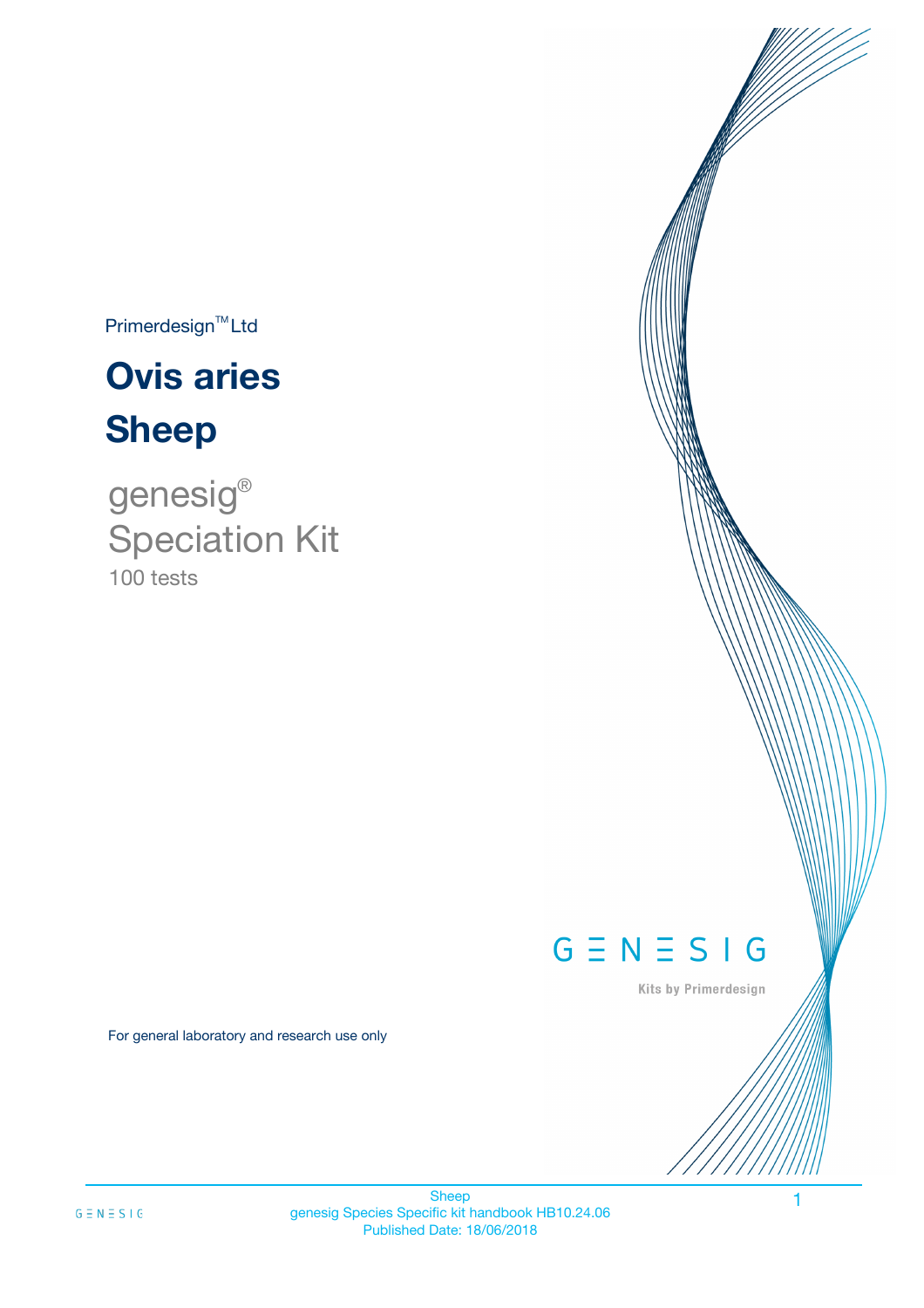# Principles of the test

### **Real-time PCR**

This kit provides a method for detecting Ovis aries mitochondrial DNA in food samples. The kit is based on the PCR amplification of a unique species-specific tag present in the mitochondrial genome. The mitochondrial genome is an ideal target since it has been sequenced for many different species. This allows comprehensive bioinformatics analysis followed by careful design to ensure specific detection of the desired species whilst excluding detection of other related species. Furthermore, since there are multiple copies of each mitochondrial genome within each cell, the detection sensitivity for this kit is up to 100 times greater than that of a test which targets a single copy locus within the nuclear DNA genome.

PCR amplification is detected by means of a hydrolysis probe ("Taqman-style") which is degraded during PCR, releasing fluorescence. The fluorescence trace can be used to both detect and quantify the number of copies of Ovis aries mitochondrial DNA present in the sample.

### **Positive control**

The kit provides a positive control template which should be used on every run to prove that your reaction conditions are working correctly. Please note the positive control template poses a significant risk of contamination and should be handled carefully in a separate post PCR environment.

### **Negative control**

To validate any positive findings a negative control reaction should be included every time the kit is used. For this reaction the RNase/DNase free water should be used instead of template. A negative result indicates that the reagents have not become contaminated while setting up the run.

#### **Internal extraction control**

When performing DNA extraction, it is often advantageous to have an exogenous source of DNA template that is spiked into the lysis buffer. This control DNA is then co-purified with the sample DNA and can be detected as a positive control for the extraction process. Successful copurification and qPCR for the control DNA also indicates that PCR inhibitors are not present at a high concentration.

A separate primer and probe mix are supplied with this kit to detect the exogenous DNA using qPCR. The primers are present at PCR limiting concentrations which allows multiplexing with the target sequence primers. Amplification of the control DNA does not interfere with detection of the Sheep target DNA even when present at low copy number. The Internal control is detected through the VIC channel.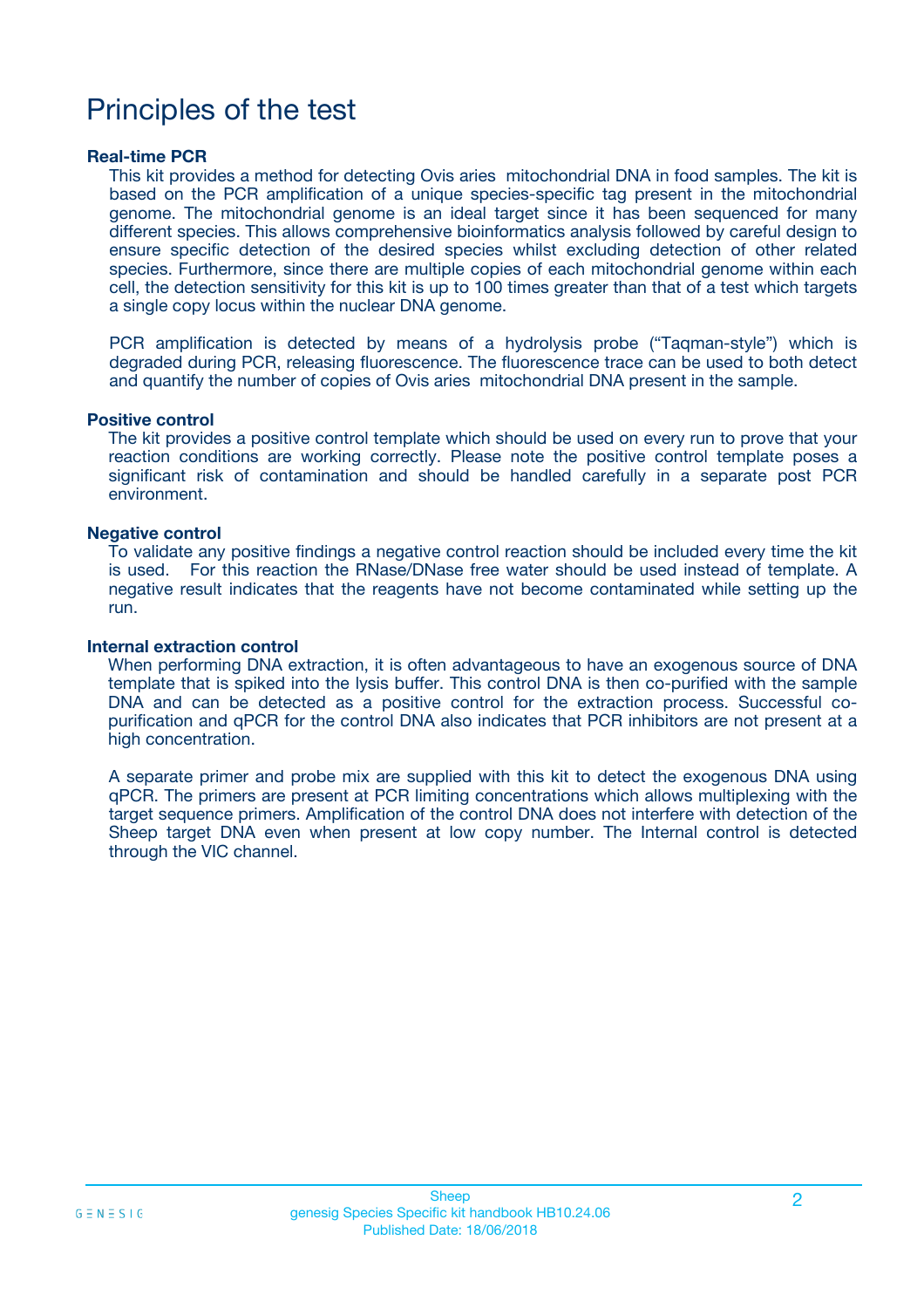### **Sensitivity**

Under optimal PCR conditions the kit provides exceptional sensitivity. Priming efficiency is guaranteed >95% and the kit can detect less than 100 copies of the target mtDNA. Assuming 50 copies of mtDNA per cell this equates to a detection sensitivity limit of 1-2 muscle cells within a sample.

### **Specificity**

The kit is designed to specifically detect Sheep species that are relevant to the food industry and to give negative detection on other possible animal species.

If you have a query about the detection status of a specific species or sub-species please enquire: enquiry@primerdesign.co.uk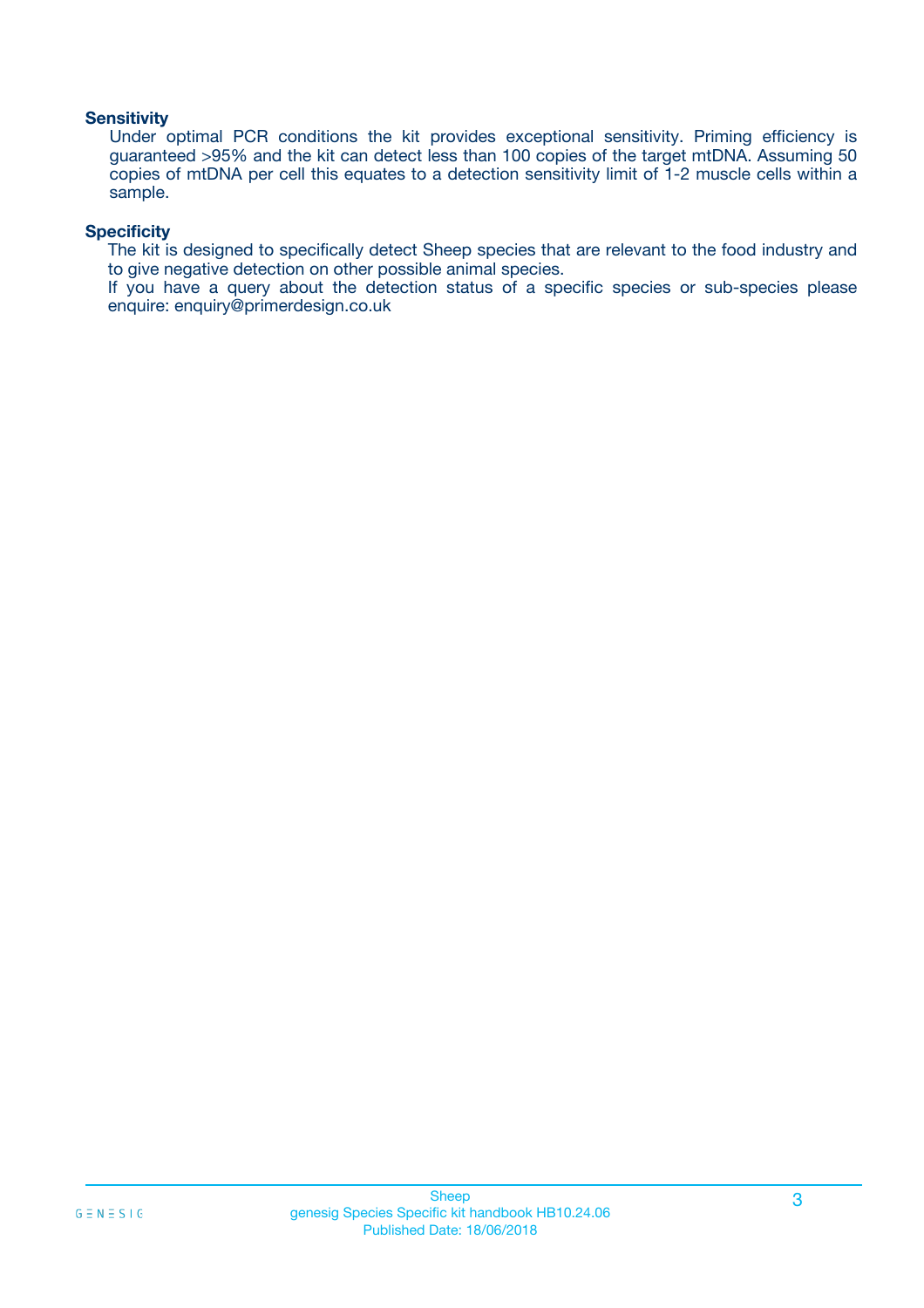# Kit contents

- **Ovis aries specific primer/probe mix (BROWN)** FAM labelled
- **Ovis aries positive control template (RED)**
- **Internal extraction control primer/probe mix (BROWN)** VIC labelled as standard
- **Internal extraction control DNA (BLUE)**
- **RNase/DNase free water (WHITE)** for resuspension of primer/probe mixes
- **Template preparation buffer (YELLOW)** for resuspension of internal control template and positive control template

# Reagents and equipment to be supplied by the user

### **Real-time PCR Instrument**

### **DNA extraction kit**

This kit is recommended for use with genesig Easy DNA/RNA extraction kit. However, it is designed to work well with all processes that yield high quality DNA with minimal PCR inhibitors.

### **oasig**TM **lyophilised or Precision**®**PLUS 2X qPCR Master Mix**

This kit is intended for use with oasig or PrecisionPLUS2X qPCR Master Mix.

### **Pipettors and Tips**

**Vortex and centrifuge**

### **Thin walled 1.5 ml PCR reaction tubes**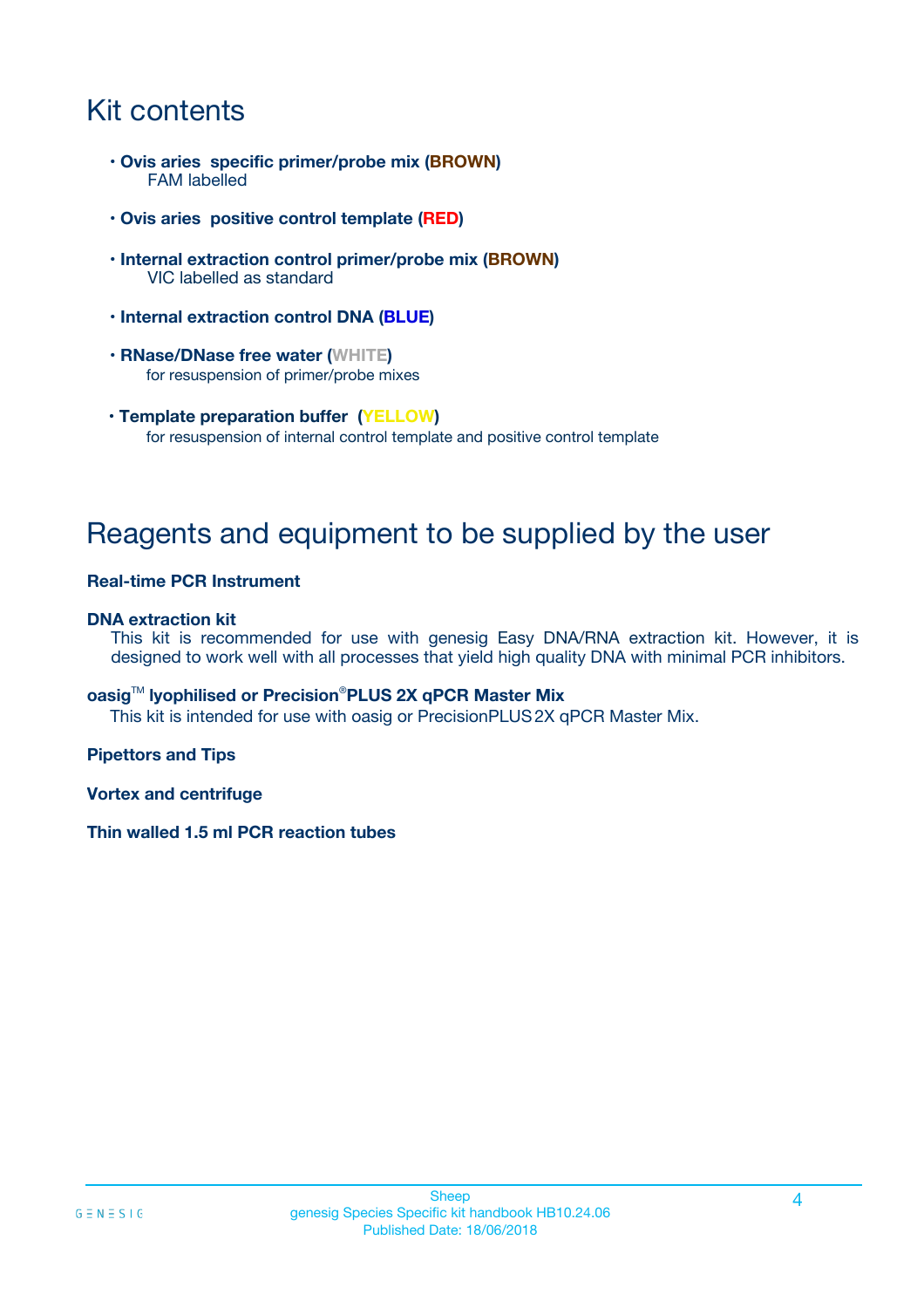### Kit storage and stability

This kit is stable at room temperature but should be stored at -20ºC on arrival. Once the lyophilised components have been resuspended they should not be exposed to temperatures above -20°C for longer than 30 minutes at a time and unnecessary repeated freeze/thawing should be avoided. The kit is stable for six months from the date of resuspension under these circumstances.

Primerdesign does not recommend using the kit after the expiry date stated on the pack.

### Suitable sample material

All kinds of sample material suited for PCR amplification can be used. Please ensure the samples are suitable in terms of purity, concentration, and DNA integrity (An internal PCR control is supplied to test for non specific PCR inhibitors). Always run at least one negative control with the samples. To prepare a negative control, replace the template DNA sample with RNase/DNase free water.

### Dynamic range of test

Under optimal PCR conditions genesig Ovis aries detection kits have very high priming efficiencies of >95% and can detect less than 100 copies of target template.

## Notices and disclaimers

This product is developed, designed and sold for research purposes only. It is not intended for human diagnostic or drug purposes or to be administered to humans unless clearly expressed for that purpose by the Food and Drug Administration in the USA or the appropriate regulatory authorities in the country of use. During the warranty period Primerdesign genesig detection kits allow precise and reproducible data recovery combined with excellent sensitivity. For data obtained by violation to the general GLP guidelines and the manufacturer's recommendations the right to claim under guarantee is expired. PCR is a proprietary technology covered by several US and foreign patents. These patents are owned by Roche Molecular Systems Inc. and have been sub-licensed by PE Corporation in certain fields. Depending on your specific application you may need a license from Roche or PE to practice PCR. Additional information on purchasing licenses to practice the PCR process may be obtained by contacting the Director of Licensing at Roche Molecular Systems, 1145 Atlantic Avenue, Alameda, CA 94501 or Applied Biosystems business group of the Applera Corporation, 850 Lincoln Centre Drive, Foster City, CA 94404. In addition, the 5' nuclease assay and other homogeneous amplification methods used in connection with the PCR process may be covered by U.S. Patents 5,210,015 and 5,487,972, owned by Roche Molecular Systems, Inc, and by U.S. Patent 5,538,848, owned by The Perkin-Elmer Corporation.

# **Trademarks**

Primerdesign™ is a trademark of Primerdesign Ltd.

genesig $^\circledR$  is a registered trademark of Primerdesign Ltd.

The PCR process is covered by US Patents 4,683,195, and 4,683,202 and foreign equivalents owned by Hoffmann-La Roche AG. BI, ABI PRISM® GeneAmp® and MicroAmp® are registered trademarks of the Applera Genomics (Applied Biosystems Corporation). BIOMEK® is a registered trademark of Beckman Instruments, Inc.; iCycler™ is a registered trademark of Bio-Rad Laboratories, Rotor-Gene is a trademark of Corbett Research. LightCycler™ is a registered trademark of the Idaho Technology Inc. GeneAmp®, TaqMan® and AmpliTaqGold® are registered trademarks of Roche Molecular Systems, Inc., The purchase of the Primerdesign reagents cannot be construed as an authorization or implicit license to practice PCR under any patents held by Hoffmann-LaRoche Inc.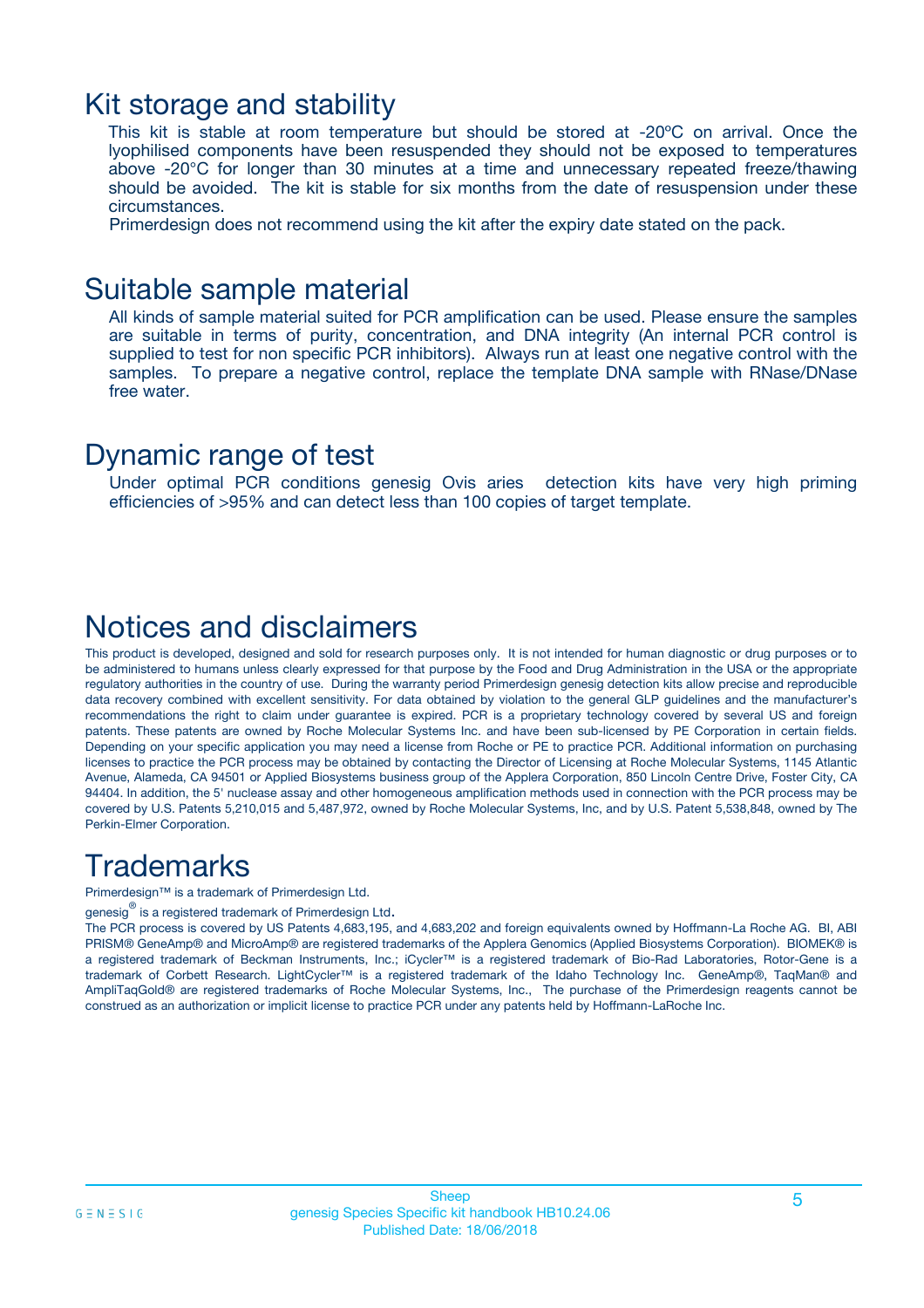# Resuspension protocol

To minimize the risk of contamination with foreign DNA, we recommend that all pipetting be performed in a PCR clean environment. Ideally this would be a designated PCR lab or PCR cabinet. Filter tips are recommended for all pipetting steps.

### **1. Pulse-spin each tube in a centrifuge before opening.**

This will ensure lyophilised primer and probe mix is in the base of the tube and is not spilt upon opening the tube.

**2. Resuspend the primer/probe mixes in the RNase/DNase free water supplied according to the table below:**

To ensure complete resuspension, vortex each tube thoroughly.

| Component - resuspend in water                       |  |  |  |
|------------------------------------------------------|--|--|--|
| <b>Pre-PCR pack</b>                                  |  |  |  |
| Ovis aries primer/probe mix (BROWN)                  |  |  |  |
| Internal extraction control primer/probe mix (BROWN) |  |  |  |

### **3. Resuspend the internal control template and positive control template in the template preparation buffer supplied, according to the table below:**

To ensure complete resuspension, vortex the tube thoroughly.

| Component - resuspend in template preparation buffer |             |  |
|------------------------------------------------------|-------------|--|
| <b>Pre-PCR heat-sealed foil</b>                      |             |  |
| Internal extraction control DNA (BLUE)               | $500$ $\mu$ |  |
| <b>Post-PCR heat-sealed foil</b>                     |             |  |
| Ovis aries Positive Control Template (RED) *         |             |  |

\* This component contains high copy number template and is a VERY significant contamination risk. It must be opened and handled in a separate laboratory environment, away from the other components.

# DNA extraction

The internal extraction control DNA can be added either to the DNA lysis/extraction buffer or to the DNA sample once it has been resuspended in lysis buffer.

**DO NOT add the internal extraction control DNA directly to the unprocessed biological sample as this will lead to degradation and a loss in signal.**

- **1. Add 4µl of the Internal extraction control DNA (BLUE) to each sample in DNA lysis/extraction buffer per sample.**
- **2. Complete DNA extraction according to the manufacturers protocols.**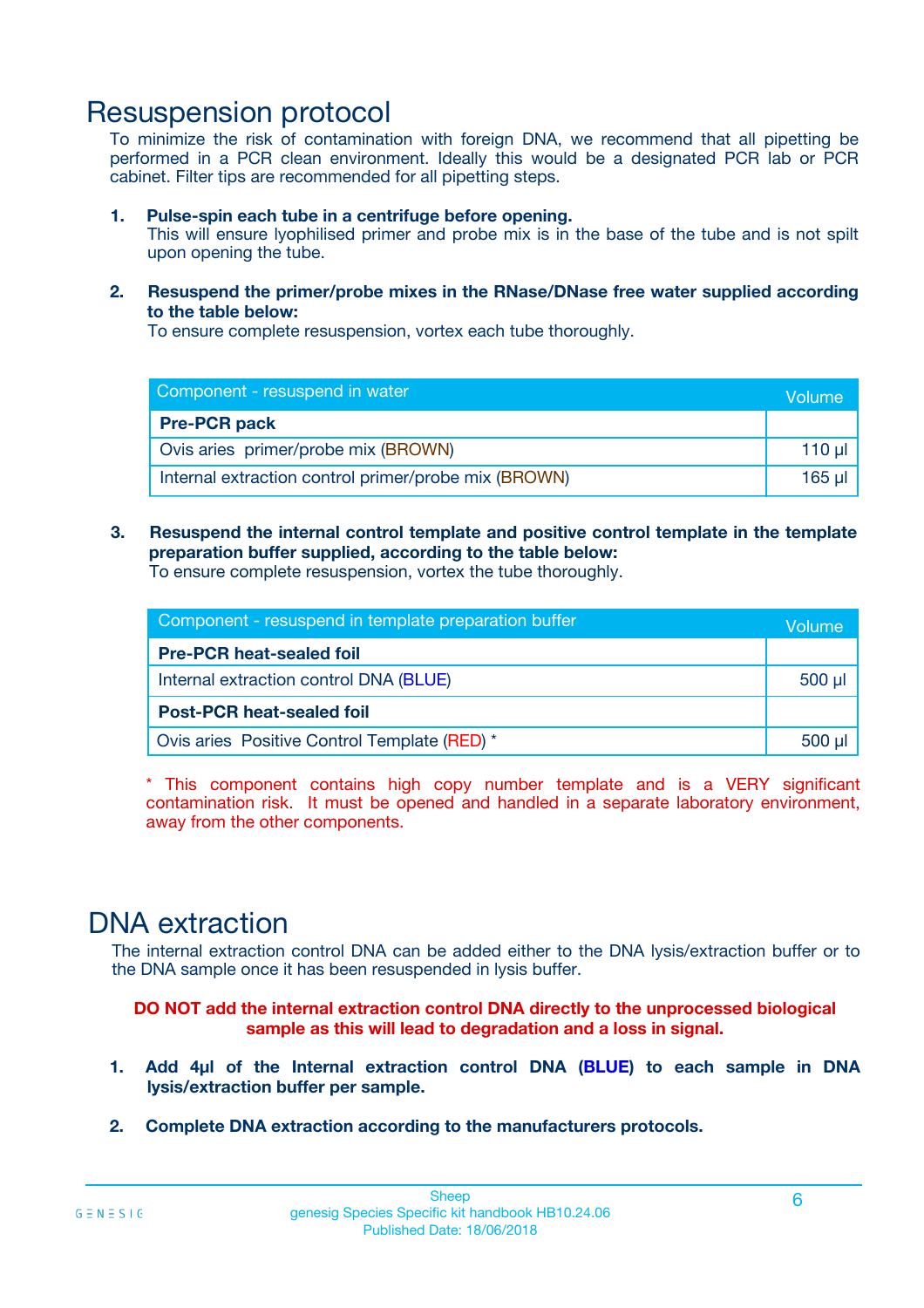# qPCR detection protocol

**1. For each DNA sample prepare a reaction mix according to the table below:** Include sufficient reactions for positive and negative controls.

| Component                                            | Volume         |
|------------------------------------------------------|----------------|
| oasig or PrecisionPLUS 2X qPCR Master Mix            | $10 \mu$       |
| Ovis aries primer/probe mix (BROWN)                  | 1 µl           |
| Internal extraction control primer/probe mix (BROWN) | 1 µI           |
| <b>RNase/DNase free water (WHITE)</b>                | 3 <sub>µ</sub> |
| <b>Final Volume</b>                                  | 15 ul          |

- **2. Pipette 15µl of each mix into individual wells according to your qPCR experimental plate set up.**
- **3. Pipette 5µl of DNA template into each well, according to your experimental plate set up.** To obtain a strong signal, the ideal concentration of DNA is 1-3ng/µl. The concentration should not exceed 5ng/µl. Substitute sample DNA for RNase/DNase free water as a negative control. Substitute sample DNA for positive control template as a positive control.

# qPCR amplification protocol

Amplification conditions using oasig or PrecisionPLUS 2X qPCR Master Mix.

|             | <b>Step</b>       | <b>Time</b>     | Temp           |
|-------------|-------------------|-----------------|----------------|
|             | Enzyme activation | 2 min           | 95 °C          |
| Cycling x50 | Denaturation      | 10 <sub>s</sub> | $95^{\circ}$ C |
|             | DATA COLLECTION * | 60 s            | 60 °C          |

\* Fluorogenic data should be collected during this step through the FAM and VIC channels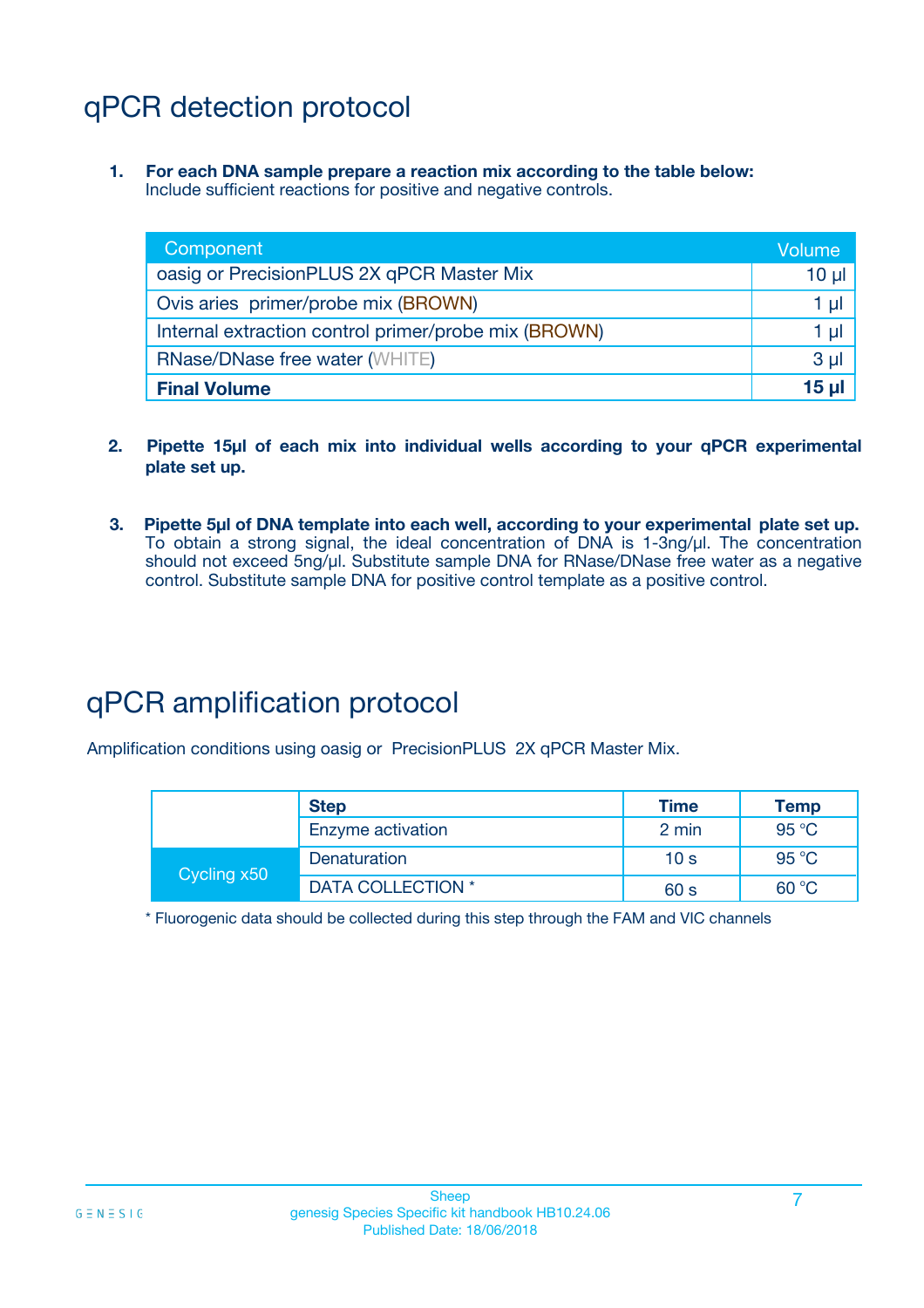# Interpretation of results

For interpretation when speciation kit used independently of the universal meat or fish kit

| <b>Target</b><br>(FAM) | <b>Internal</b><br>control<br>(VIC) | <b>Positive</b><br>control | <b>Negative</b><br>control | Interpretation                                        |
|------------------------|-------------------------------------|----------------------------|----------------------------|-------------------------------------------------------|
| $\leq 35$              | $+ 1 -$                             | ÷                          |                            | <b>POSITIVE RESULT</b>                                |
| $> 35$ or -            | ÷                                   | ÷                          |                            | <b>NEGATIVE RESULT</b>                                |
|                        |                                     |                            |                            |                                                       |
| $+ 1 -$                | $+ 1 -$                             | ÷                          | $\leq 35$                  | <b>EXPERIMENT FAILED</b><br>due to test contamination |
| $+ 1 -$                | $+ 1 -$                             | ٠                          | > 35                       | $\star$                                               |
| $> 35$ or -            |                                     | ÷                          |                            | <b>SAMPLE PREPARATION FAILED</b>                      |
|                        |                                     |                            |                            | <b>EXPERIMENT FAILED</b>                              |

Positive control template (**RED**) is expected to amplify between Cq 16 and 23. Failure to satisfy this quality control criterion is a strong indication that the experiment has been compromised.

\*Where the test sample is positive and the negative control is positive with a  $Ca > 35$ , the sample must be reinterpreted based on the relative signal strength of the two results:



If the sample amplifies  $> 5$  Cq earlier than the negative control then the sample should be reinterpreted (via the table above) with the negative control verified as negative.

Sample  $/$  / Negative control  $\Delta$ Ca < 5 **INCONCLUSIVE** 

If the sample amplifies  $< 5$  Cq earlier than the negative control then the positive sample result is invalidated and the result should be determined inconclusive due to test contamination. The test for this sample should be repeated.

### **Internal PCR control**

The Cq value obtained with the internal control will vary significantly depending on the extraction efficiency, the quantity of DNA added to the PCR reaction and the individual machine settings. Cq values of  $28\pm3$  are within the normal range. When amplifying a Sheep sample with a high genome copy number, the internal extraction control may not produce an amplification plot. This does not invalidate the test and should be interpreted as a positive experimental result.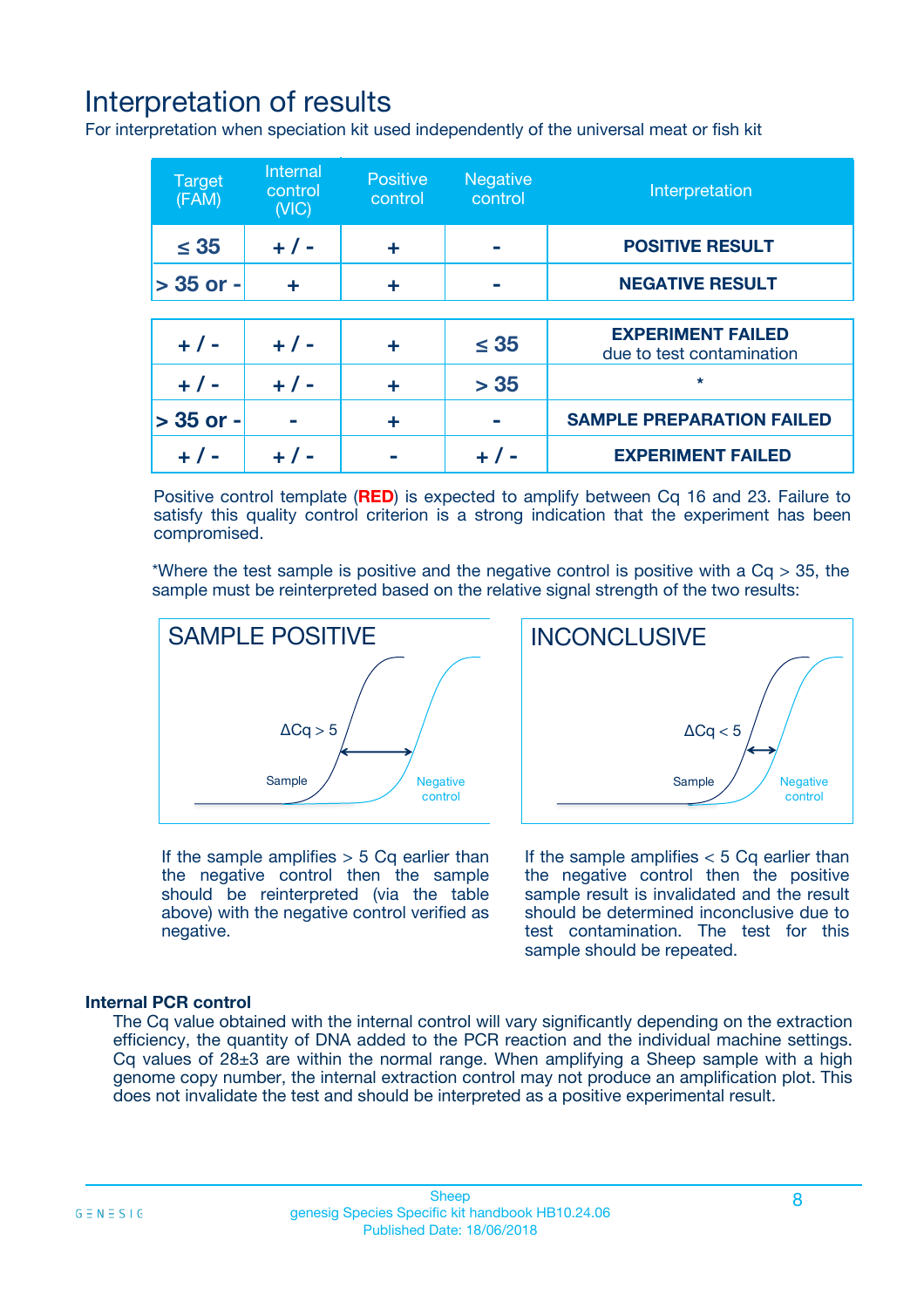# Interpretation of results

For interpretation when speciation kit used in conjunction with the universal meat or fish kit

| <b>Target</b><br>(FAM) | Internal<br>control<br>(NIC) | <b>Universal</b><br>signal<br>(FAM) | Positive<br>control<br>(Target &<br><b>Universal</b><br>signal) | <b>Negative</b><br>control<br>(Target<br>only) | Interpretation                                                              |
|------------------------|------------------------------|-------------------------------------|-----------------------------------------------------------------|------------------------------------------------|-----------------------------------------------------------------------------|
| ÷                      | $+$ / -                      | ÷                                   | ÷                                                               |                                                | <b>POSITIVE RESULT</b><br>calculate species %<br>and check test sensitivity |
|                        | ÷                            | ÷                                   | ÷                                                               |                                                | <b>NEGATIVE RESULT</b>                                                      |
|                        |                              |                                     |                                                                 |                                                |                                                                             |
|                        |                              | ÷                                   | ÷                                                               |                                                | <b>SAMPLE FAILED</b><br>repeat test                                         |
| ÷                      | $+ 1 -$                      |                                     | ÷                                                               |                                                | <b>SAMPLE FAILED</b><br>repeat test                                         |
| $+/-$                  | $+/-$                        | $+ 1 -$                             | ÷                                                               | $\leq 35$                                      | <b>EXPERIMENT FAILED</b><br>due to test contamination                       |
| $+ 1 -$                | $+/-$                        | $+/-$                               | ÷                                                               | > 35                                           | $\star$                                                                     |
|                        | ÷                            |                                     | ÷                                                               |                                                | <b>NO ANIMAL DNA DETECTED</b>                                               |
|                        |                              |                                     | ÷                                                               |                                                | <b>SAMPLE PREPARATION FAILED</b>                                            |
| $+  / -$               | $+ 1 -$                      |                                     |                                                                 |                                                | <b>EXPERIMENT FAILED</b>                                                    |

Positive control template (**RED**) is expected to amplify between Cq 16 and 23. Failure to satisfy this quality control criterion is a strong indication that the experiment has been compromised

\*Where the test sample is positive and the negative control is positive with a  $Cq > 35$ , the sample must be reinterpreted based on the relative signal strength of the two results:



If the sample amplifies  $> 5$  Cq earlier than the negative control then the sample should be reinterpreted (via the table above) with the negative control verified as negative.



If the sample amplifies  $< 5$  Cq earlier than the negative control then the positive sample result is invalidated and the result should be determined inconclusive due to test contamination. The test for this sample should be repeated.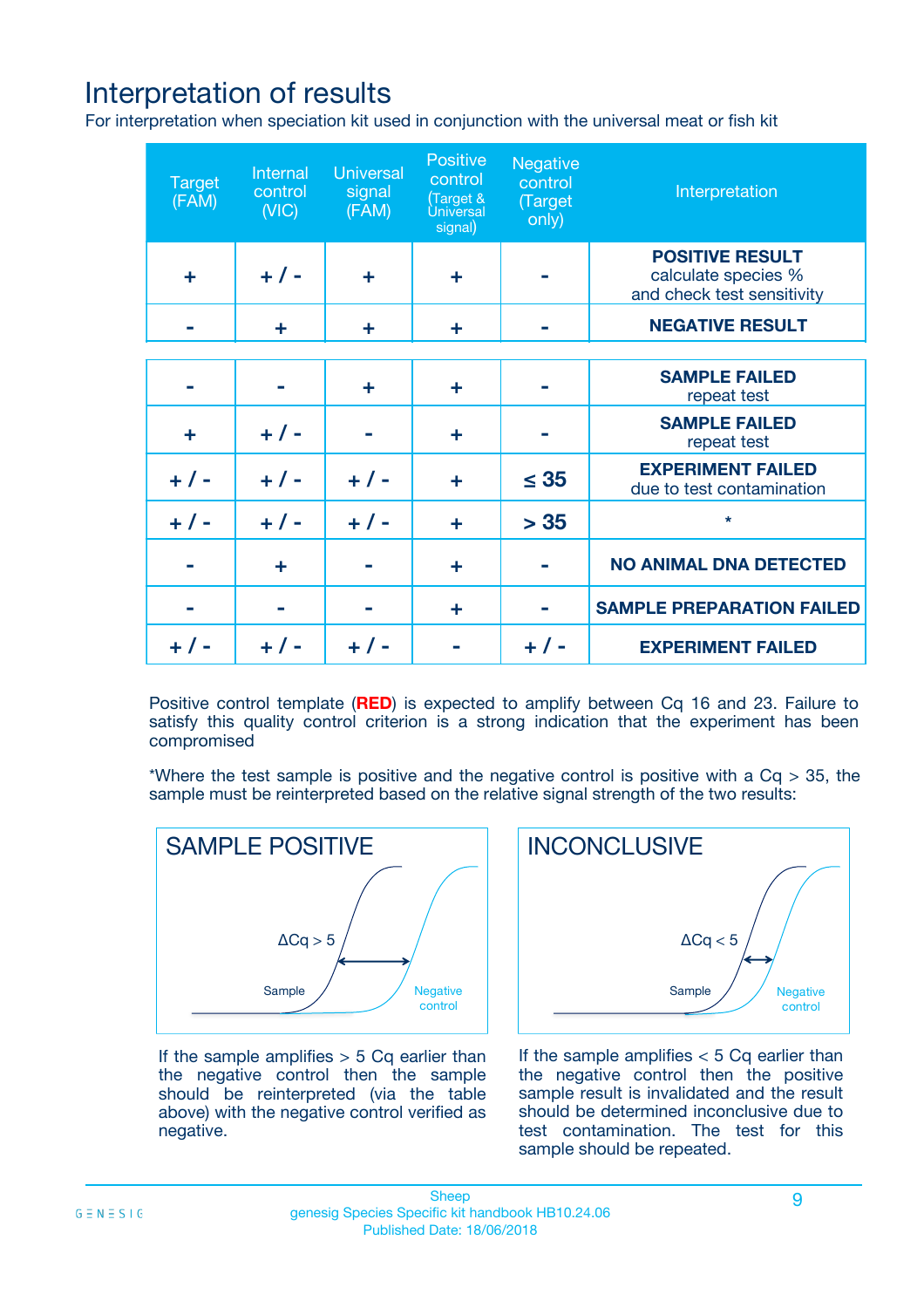### **Calculating species %**

(n.b. a Microsoft Excel applet for automatic % calculation is available free of charge. Contact support@primerdesign.co.uk to request)

Species % =  $(2^{\wedge}-(Cq \text{ Ovis arise } [SAMPLE] - Cq \text{ Ovis arises } [+ve \text{ control}]) - (Cq \text{ Universal meat})$ [SAMPLE] – Cq Universal meat [+ve control] )]) x 100

Worked example: test gives following Cq values:

Ovis aries test on sample: 24.1 Ovis aries test on positive control DNA: 23.5 Universal meat test on sample: 22.2 Universal meat test on positive control DNA: 22.4

Ovis aries  $% =$ 

 $(2^{\wedge}-(24.1-23.5)-(22.2-22.4))) \times 100 =$ 

 $(2^{\wedge}$  -((0.6) - (-0.2)))  $\times$  100 =

(2^ -0.8) x 100 = **57.4%**

n.b. In rare circumstances, some samples may produce a speciation % greater then 100. This is usually due to the presence of PCR inhibition affecting the multiplex reaction and should be reported as 100%. If the reported speciation is greater than 400% then the level of PCR inhibition is likely too great for accurate speciation reporting. Samples such as these should be re-extracted with extra washes to remove PCR inhibitors.